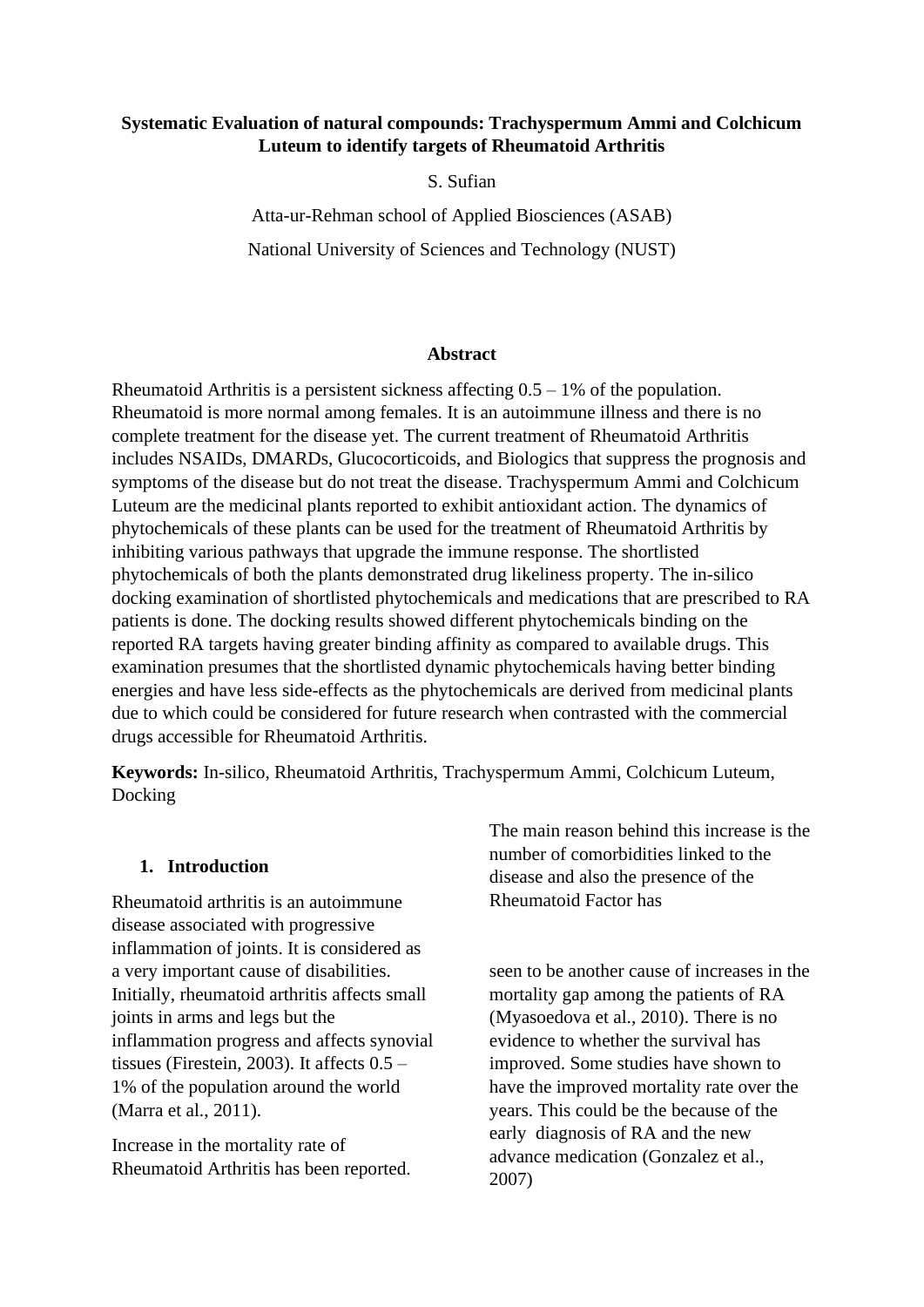From various studies the higher prevalence among females is seen irrespective of the demographics by two folds as compared to male. Males have approximately 1.7% and females have 3.6% of the chance of developing RA during the course of their life (Crowson et al., 2011) and both the environmental and genetic factors contribute their role in the occurrence of the disease (Alamanos et al., 2005).

The exact cause of RA is unknown. But many factors are reported to play role e.g. sex, age, gender, ethnicity, hormonal levels, alcohol consumption, weight, smoking and diet. The factors are divided based on environmental and genetic. In most of the cases, pathogenesis or the development is based on both the factors together (Alamanos et al., 2005). Presently the treatment options for Ra includes nonsteroidal anti-inflammatory drugs (NSAIDs), disease modifying antirheumatic drugs (DMARDs) and biologic (Pincus et al., 1999).

## **2. Literature Review**

Oxidation reduction reaction is important for stable immune system. any imbalance in the reaction leads to the progression in RA. The imbalance is between the prooxidative compounds and the antioxidative compounds and normally the increase in the reactive oxygen species causes malfunctioning of the immune system (Filippin et al., 2008). It increases the risk of activating pathways that plays an important role in the pathophysiology of RA as discussed earlier. This reaction can be activated in response to drugs, stress, diet, and hormonal imbalances (Phull et al., 2018). In normal conditions, ROS play's role in safeguarding the biological system from the pathogens and also aid in the regeneration but when the functioning alters it can cause many diseases e.g., neurodegenerative,

inflammatory disease and even cardiovascular (Abbas & Monireh, 2008). The reactive oxygen and nitrogen species are collectively involved in ROS. One is the secondary messenger while the other is a pathologic mediator further having two classification i.e., radicals (Superoxide, Hydroxyl Radical and NO), and Nonradicals (Hydrogen peroxide) (Griffiths, 2005). ROS in general play's its role as a secondary messenger to activate the genes that are related to the inflammatory response (Kohchi et al., 2009). It was initially reported that ROS activates NFκB which is responsible for activating Tumor Necrosis Factor- alpha (TNF- $\alpha$ ) and Interleukin 1 Beta (IL-1β ) further activating the inflammatory cascade (Li et al., 2018).

This redox reaction activation eventually leads to apoptosis of cells. In mouse models the ROS reaction was manipulated which reported the role of ROS in RA leading to a complex inflammatory process which consists of various proinflammatory cytokines and signaling pathway playing an important role in the progression of the disease (Filippin et al., 2008).

#### **3. Methodology**

Leaves of the plant T. Ammi and C. Luteum were obtained. Oxidation and phytochemical analysis was conducted to check the presence of phytochemicals in the extract. Further in-silico analysis was conducted to identify the drug likeliness of the compounds present in both the plants based on Lipinski rule of 5 and their ADMET properties. Further a proteinprotein interaction map were constructed of both the plants and RA protein targets. This gave the information regarding the potential target genes that were further subjected to the docking analysis The commercial drugs were searched for the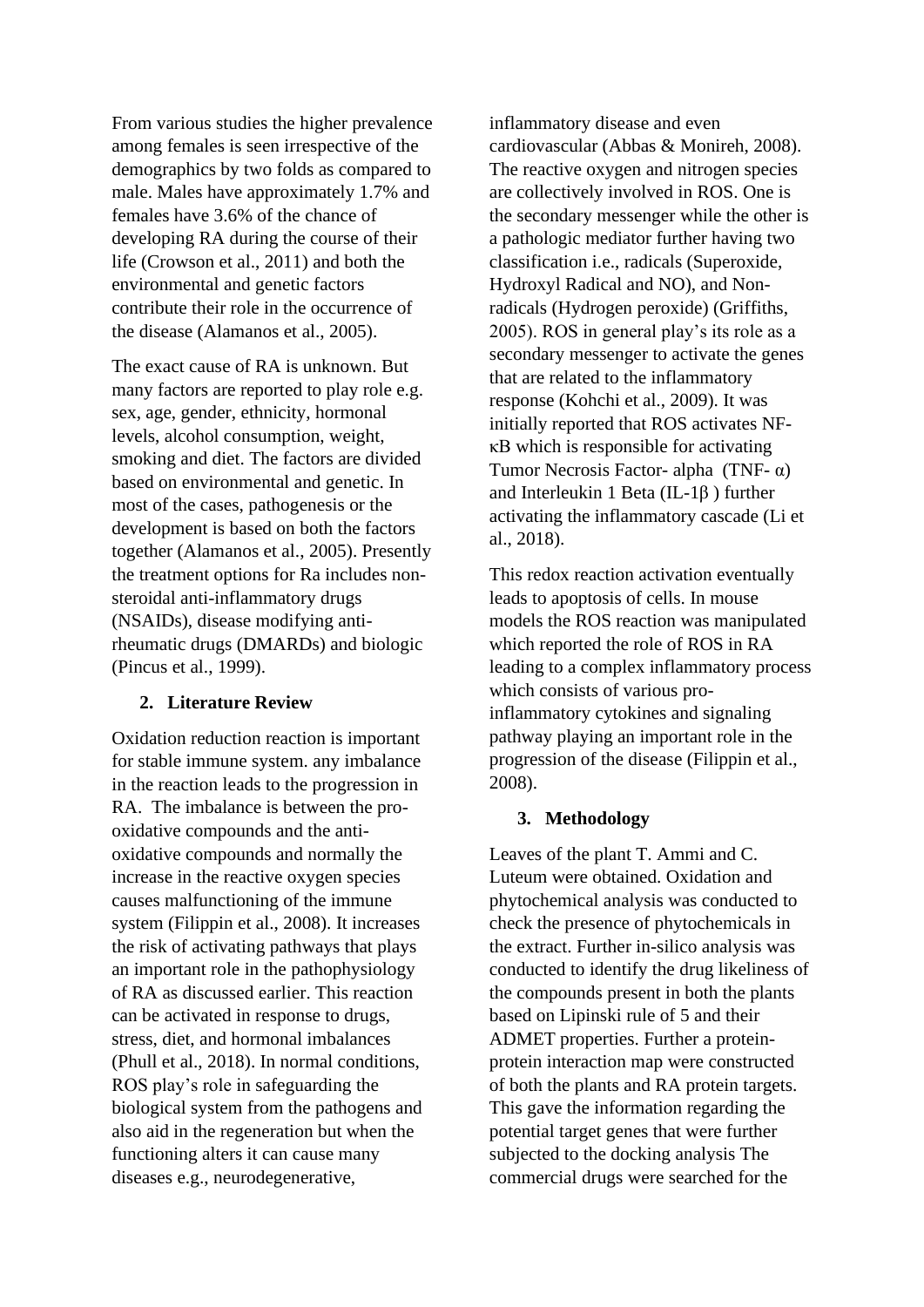same targets that were found similar in the plants and in the development of RA disease and comparative docking analysis was done.

## **4.** Results

9 phytochemicals from each plant were shortlisted that were found have drug likeliness. The docking results of the phytochemicals and the commercial drugs targeting the proteins that are involved in the pathogenesis or the development of RA is presented in the following table. Many compounds like 3,4-bis(4-hydroxyphenyl)- 3,4-hexanediol, Benzoic acid, 2-hydroxy-5-(4-methyl-1-piperazinyl)methyl-, methyl ester, 3,3'-Isopropylidenebis(1,5,8,11 tetraoxacyclotridecane), 2,4a,7- Trihydroxy-1-methyl-8-methylenegibb-3 ene 1,10-carboxylic acid 1-4 lactone and Topotecan showed better binding affinities as compared to the drugs for the specified targets.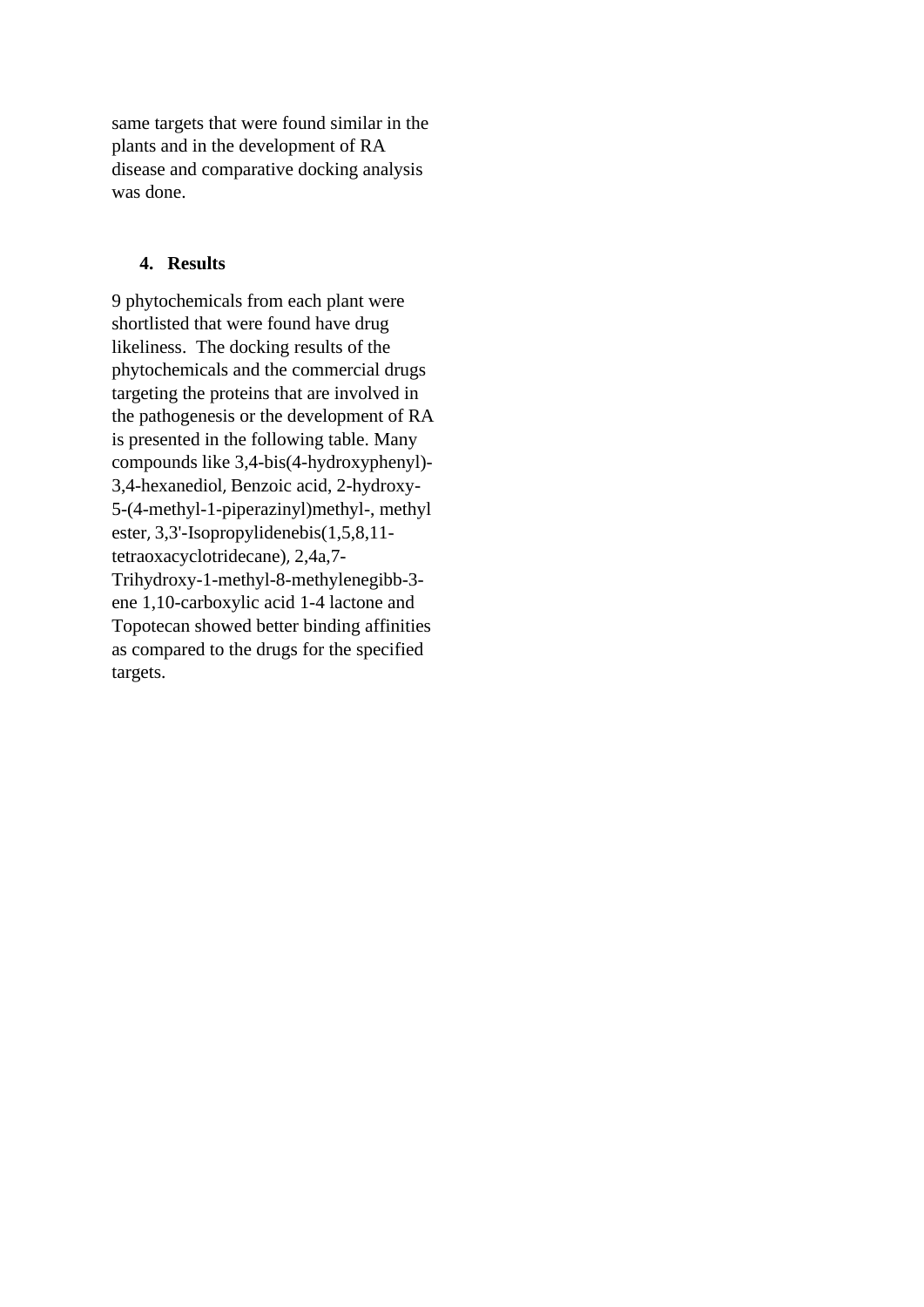| <b>Target</b>    | <b>Phytochemicals of C. Luteum</b>                                                    |                |             |
|------------------|---------------------------------------------------------------------------------------|----------------|-------------|
| (SYL)            | <b>Drug</b>                                                                           | <b>S-Value</b> | <b>RMSD</b> |
| JAK <sub>1</sub> | Ethyl iso-allocholat                                                                  | $-8.01$        | 1.13        |
|                  | Upadacitinib                                                                          | $-12.3$        | 1.61        |
|                  | 3,4-bis(4-hydroxyphenyl)-3,4-hexanediol                                               | $-12.63$       | 10.80       |
| JAK <sub>2</sub> | <b>Barcitinib</b>                                                                     | $-5.25$        | 1.22        |
|                  | Topotecan                                                                             | $-14.24$       | 1.35        |
| JAK <sub>3</sub> | Tofacitinib                                                                           | $-10.3$        | 0.95        |
|                  | 3,4-bis(4-hydroxyphenyl)-3,4-hexanediol                                               | $-12.05$       | 1.2         |
| PTGS1            | Dinoprostone                                                                          | $-11.4$        | 1.1         |
|                  | 3,4-bis(4-hydroxyphenyl)-3,4-hexanediol                                               | $-12.9334$     | 1.3         |
| PTGS2            | Celecoxib                                                                             | $-8.4$         | 2.0         |
| <b>CASP1</b>     | Cyclohexanone, 3-carbomethoxy-4-(2'-<br>carbomethoxyvinyl)-4-hydroxy-, TMS derivative | $-7.08$        | 3.26        |
|                  | Pralnacasan                                                                           | $-6.8$         | 2.1         |
|                  | Topotecan                                                                             | $-9.02$        | 2.15        |
| <b>MMP</b>       | Regorafenib                                                                           | $-9.5$         | 1.9         |

|                  | <b>Phytochemicals of T. Ammi</b>                                                          | <b>S-Value</b> | <b>RMSD</b> |
|------------------|-------------------------------------------------------------------------------------------|----------------|-------------|
| <b>Targets</b>   | <b>Drugs</b>                                                                              |                |             |
| JAK1             | Benzoic<br>acid,<br>$2$ -hydroxy-5- $(4$ -methyl-1-<br>piperazinyl) methyl-, methyl ester | $-13.364$      | 01.87       |
|                  | Upadacitinib                                                                              | $-12.15$       | 1.61        |
| JAK <sub>2</sub> | 3,3'-Isopropylidenebis(1,5,8,11-<br>tetraoxacyclotridecane)                               | $-17.2966$     | 0.9         |
|                  | <b>Barcitinib</b>                                                                         | $-5.25$        | 1.22        |
| JAK3             | 2,4a,7-Trihydroxy-1-methyl-8-methylenegibb-3-<br>ene 1,10-carboxylic acid 1-4 lactone     | $-16.5164$     | 1.9         |
|                  | Tofacitinib                                                                               | $-10.3$        | 0.95        |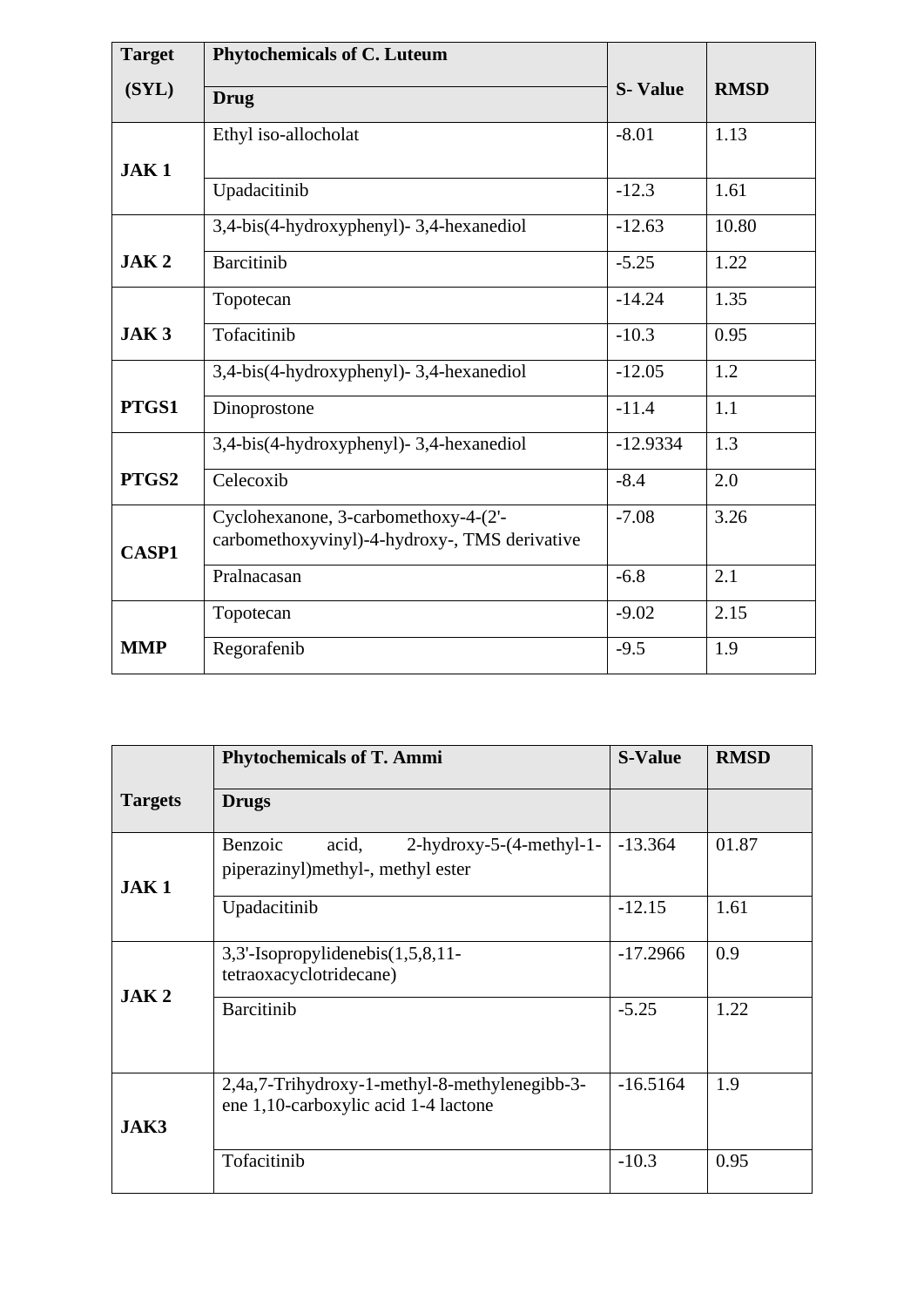| PTGS2        | 4(3H)-Quinazolone,<br>$3-[2-hydroxy-3-(2-0xo-3-$<br>propyloxazolidin-4-yl)propyl]-    | $-9.5$    | 2.2  |
|--------------|---------------------------------------------------------------------------------------|-----------|------|
|              | Celecoxib                                                                             | $-8.4$    | 2.0  |
| PTGS1        | 2,4a,7-Trihydroxy-1-methyl-8-methylenegibb-3-<br>ene 1,10-carboxylic acid 1-4 lactone | $-10.260$ | 2.05 |
|              | Dinoprostone                                                                          | $-11.4$   | 1.1  |
| <b>CASP1</b> | $3,3'$ -Isopropylidenebis $(1,5,8,11)$ -<br>tetraoxacyclotridecane)                   | $-7.407$  | 2.3  |
|              | Pralnacasan                                                                           | $-6.8$    | 2.1  |

# **5. Conclusion**

The phytochemicals and the common targets among plants, RA disease and commercial drugs were retrieved using the relevant data bases and literature. On performing the docking analysis, the energy values collected showed a significant differences in the comparative docking regarding the affinity of binding of the proposed compound that can be used as a drug as compared to the available commercial drug. More research needs to be done to understand the biological and molecular mechanisms by conducting the in-vitro and in-vivo analysis. The commercial drugs have reported to show various side effects but these proposed compounds are extracted from the plant possessing less toxicity and side effects.